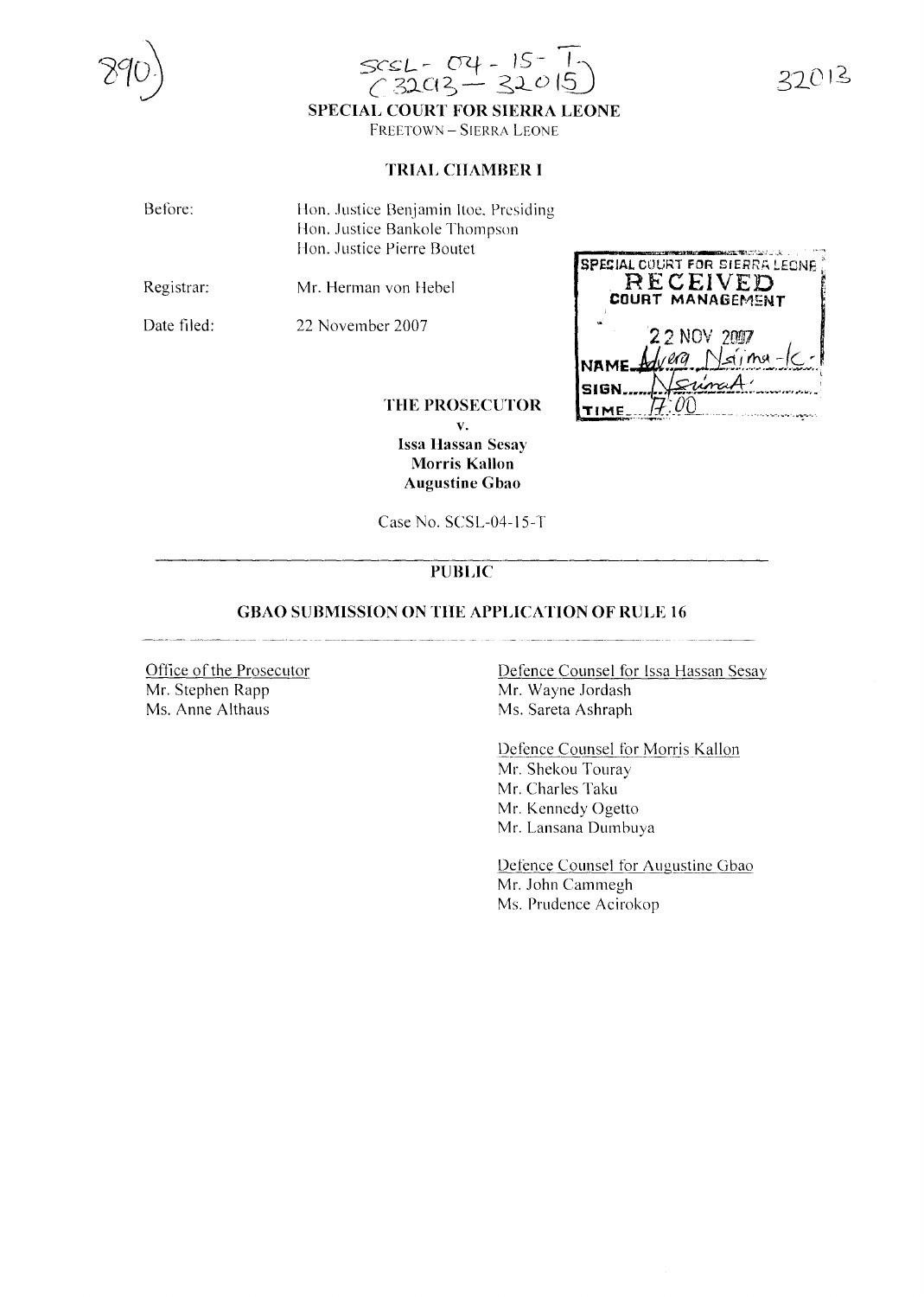# **PROCEDURAL HISTORY**

l. On 14th November 2007, defence counsels for the first and third Accused filed a motion requesting the voluntary withdrawal or the disqualification of Judge Thompson.<sup>1</sup>

2. On  $20<sup>th</sup>$  November 2007 the Defence for the second Accused informed the Court of its support for the Defence motion.<sup>2</sup>

3. On the same day, the Prosecution filed its Response, arguing that the defence motion is without merit and should be dismissed.<sup>3</sup>

4. On 21<sup>st</sup> November 2007 the Defence filed a reply to the Prosecution's Response.

5. On  $22<sup>nd</sup>$  November 2007, the Chamber invited written submissions from Defence counsel stating their views on the application of Rule  $16<sup>4</sup>$  with particular regard to the composition of the bench for the remainder of the trial.

6. The Defence for the Third Accused hereby present its submission on the propriety of continuing the proceedings with Justices Itoe and Boutet.

## **SUBMISSIONS**

7. In view of instructions provided by the Third Accused and considering his paramount right to an expeditious trial,<sup>5</sup> should Justice Thompson be removed from further proceedings in the RUF Trial, Defence for the Third Accused feels compelled to go forward with two Justices, as provided for in Rule 16(B)(ii) of the Rules of Procedure and Evidence for the Special Court for Sierra Leone.<sup>6</sup>

8. Defence for the Third Accused admits to arriving at this conclusion as the only

<sup>1</sup> *Proseculor* 1', *Sesa)' el aI,* SCSL-04-15-T-XXO, Sesay and Clhao .Ioint Motion for Voluntary Withdrawal or Disqualification of .Iustice Bankole Thompson from the RUF Case, 14 November 2007. ('Defence Motion').

<sup>2</sup> *Prosecutor v. Sesay et al, SCSL-04-15-T-885*. Kallon Defence Statement in Support of the Sesay and Gbao .Ioint Motion for Voluntary Withdrawal or Disqualilieation of .Iustice Bankole Thompson from the RUF Case Filed on the  $14<sup>th</sup>$  Day of November 2007, 20 November 2007.

<sup>3</sup> *Prosecutor v. Sesay et al.* SCSL-04-15-T-886, Prosecution Response to Sesay and Gbao Joint Motion for Voluntary Withdrawal or Disqualification of Justice Bankole Thompson from the RUF Case, 20 November 2007. ('The Prosecution's Response').

<sup>&</sup>lt;sup>4</sup> Rules of Procedure and Evidence of the Special Court for Sierra Leone as amended at the ninth Plenary on 14 May 2007, Rule 16.

*Id.* at  $26\text{bis}$ : Article  $17(4)(C)$  of the Statute for the Special Court for Sierra Leone,

*<sup>&</sup>quot; lei*